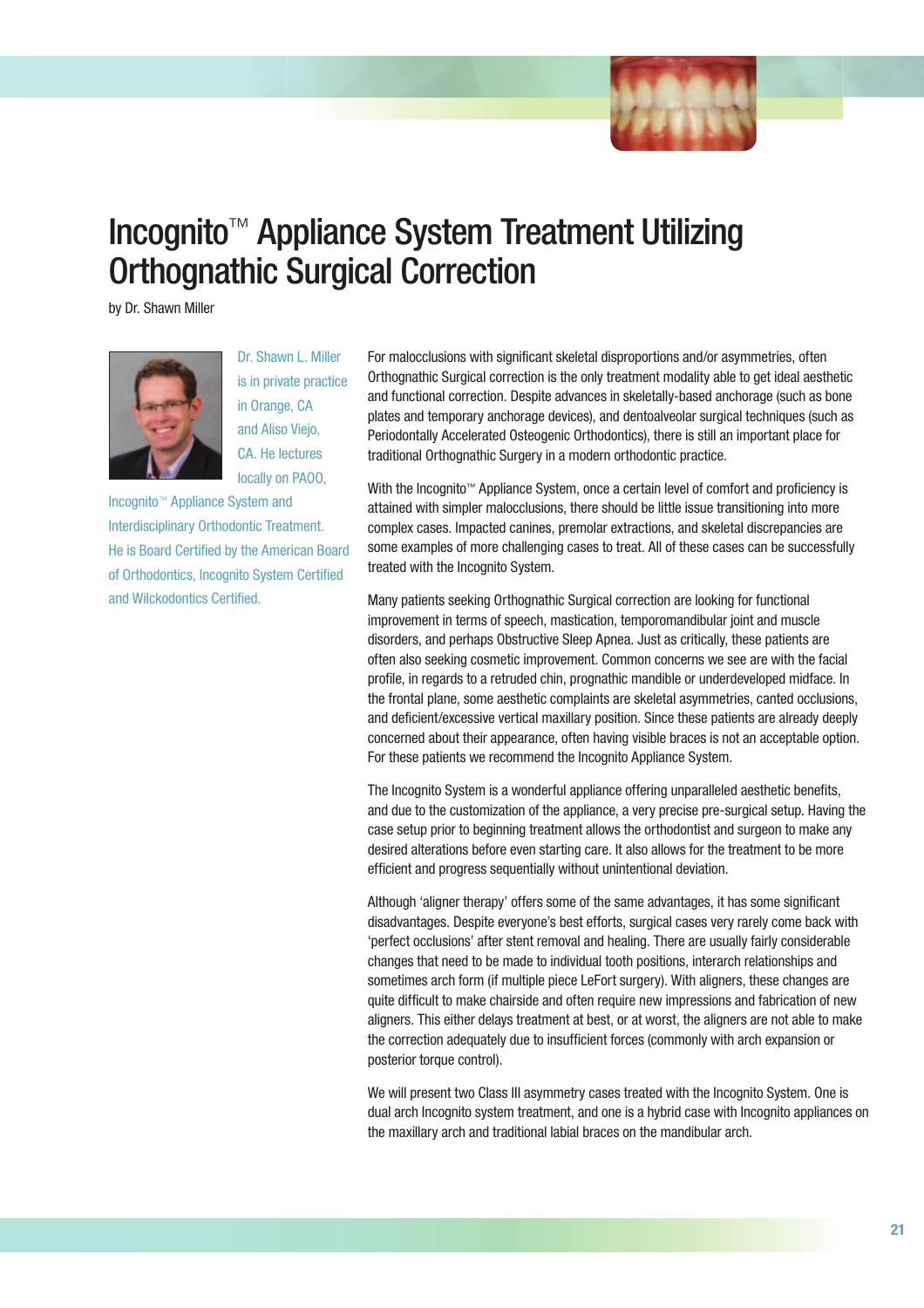## **Daniel**

Daniel has been a patient in our practice for many years – he was first seen as a young boy when his Class III skeletal growth pattern was quite apparent. After monitoring his growth for a number of years, it was determined that mandibular growth was complete and he was ready for treatment at age 18. He was quite emotionally prepared for orthognathic surgery, but since he was just starting college, he did not want traditional braces. He was thrilled to have the Incognito System as a treatment option.

Our diagnostic concerns were his Class III malocclusion (more severe on right), dental midline discrepancy, anterior open bite, negative overjet, and mandibular crowding. Skeletally, he showed midface deficiency (Figure 1A). Although he may have been treated with mandibular extractions and substantial dental compensations, we strongly felt that surgical correction would give us better aesthetics and function.





Figure 1A-B

After third molar removal (Figure 1B), Daniel's case was submitted to 3M Unitek and the surgical setup was fabricated and approved. He was bracketed (Figure 2A-F) and after uneventfully progressing through our wire sequencing into 16×24 SS surgical wires, Daniel was ready for surgery at eight months. One week prior to surgery, some labial buttons were placed on the lower arch, and partial maxillary braces with a 16×22 SS labial archwire were placed on the upper arch at the request of the surgeon to aid in fixation.













Figure 2A-F: Bonding appointment.

Since the maxilla was to be done in three-pieces, the maxillary lingual wire was removed. The surgery consisted of advancing, slightly intruding and rotating the maxilla with a LeFort I three-piece osteotomy. An orthotic stabilizing appliance was used to unload the stresses on the TMJ. After a period of healing, the surgical stent was removed, as well as the labial buttons/braces and orthodontic treatment could commence. Finishing 18×18 TMA wires and a combination of vertical and Class III elastics were utilized to complete Daniel's case.

Unfortunately after surgery, Daniel's compliance with appointments and elastics was poor (at one point he was absent for 3.5 months). As a result, finishing took longer than expected, as he was completed 11 months after surgery (Figure 3A-I). Total treatment time was 19 months. Restoratively the maxillary right canine had the cusp tip bonded for functional guidance, since it was worn off prior to treatment. He was retained with vacuformed retainers with instructions for nighttime wear.







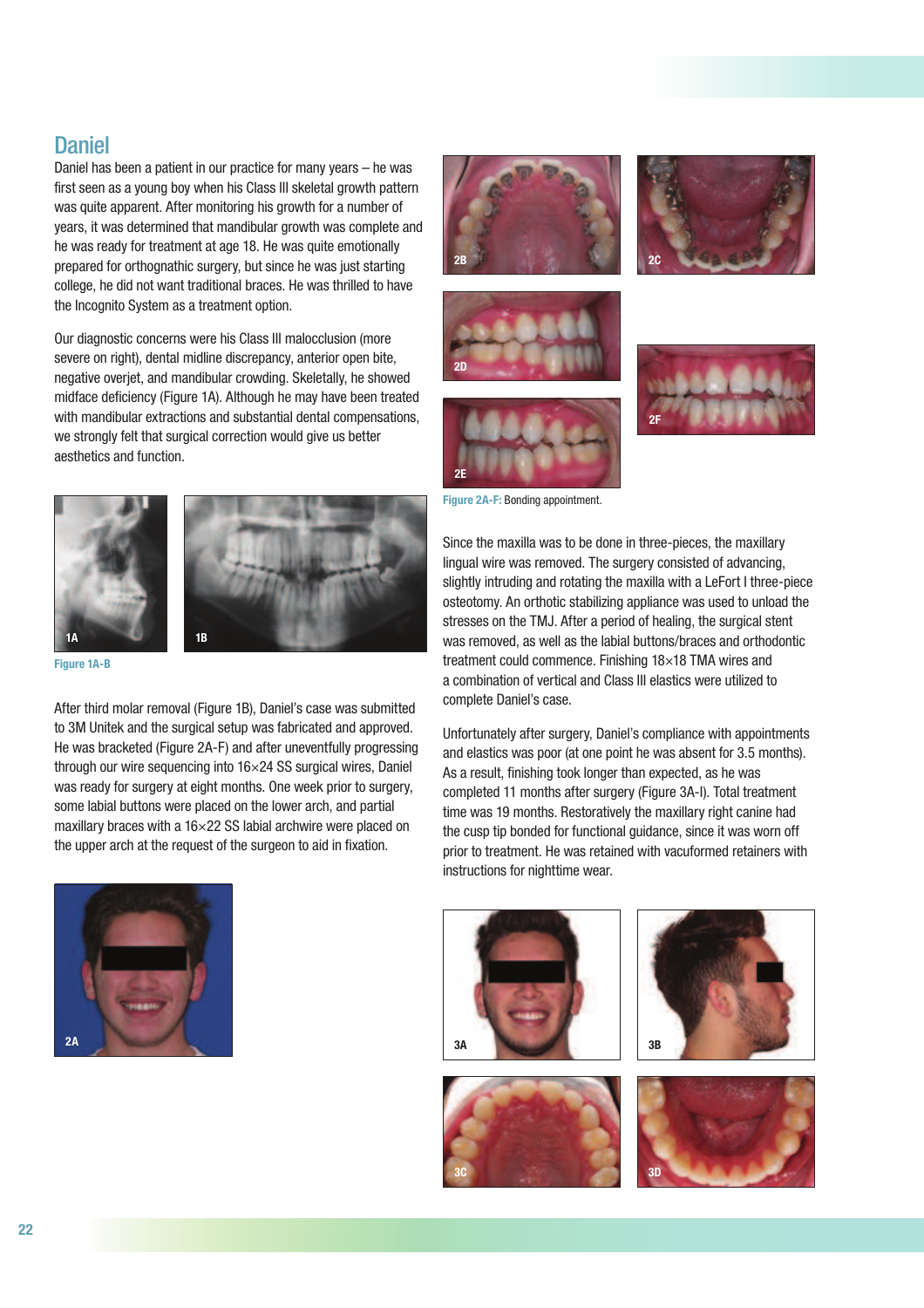









Figure 3A-I: End of treatment.

### **Steve**

Steve came to us as a 19-year-old university student, with a chief complaint of a poor occlusion and noticeable facial asymmetry. Since he was a freshman in college, appearance was a major concern, so he elected to have maxillary Incognito™ Appliance System treatment for aesthetics. To help mitigate costs, and because he didn't show much of his mandibular dentition when smiling or speaking, we elected to do traditional labial metal brackets on the lower arch with Victory Series™ APC™ II Adhesive Coated Braces.

Our diagnostic workup for Steve consisted of mounted centric models, a CBCT Scan and clinical photographs (Figure 4A-K). Our diagnosis was a Class III skeletal and dental malocclusion (more severe on the left), maxillary and mandibular asymmetry (to his right), and occlusal cant. He also had mild mandibular crowding, dental midline discrepancy, inadequate overbite and overjet, as well incongruent arch forms. Due to the nature and extent of the skeletal asymmetry, it was decided that Orthognathic Surgery would be the most ideal treatment option.

The case was submitted to 3M Unitek for setup and approval. Both arches were set up, however, only Incognito braces were fabricated for the upper arch at the patient's request. Once receiving his case back, both arches were bonded on the same day. Normal archwire progression was done as we worked up to stainless steel archwires. Using the lower setup model as a guide, our lower steel archwires were formed to match the surgical setup of the final case.













4F

4I 4J 4J 4K



Figure 4A-K: Beginning of treatment.